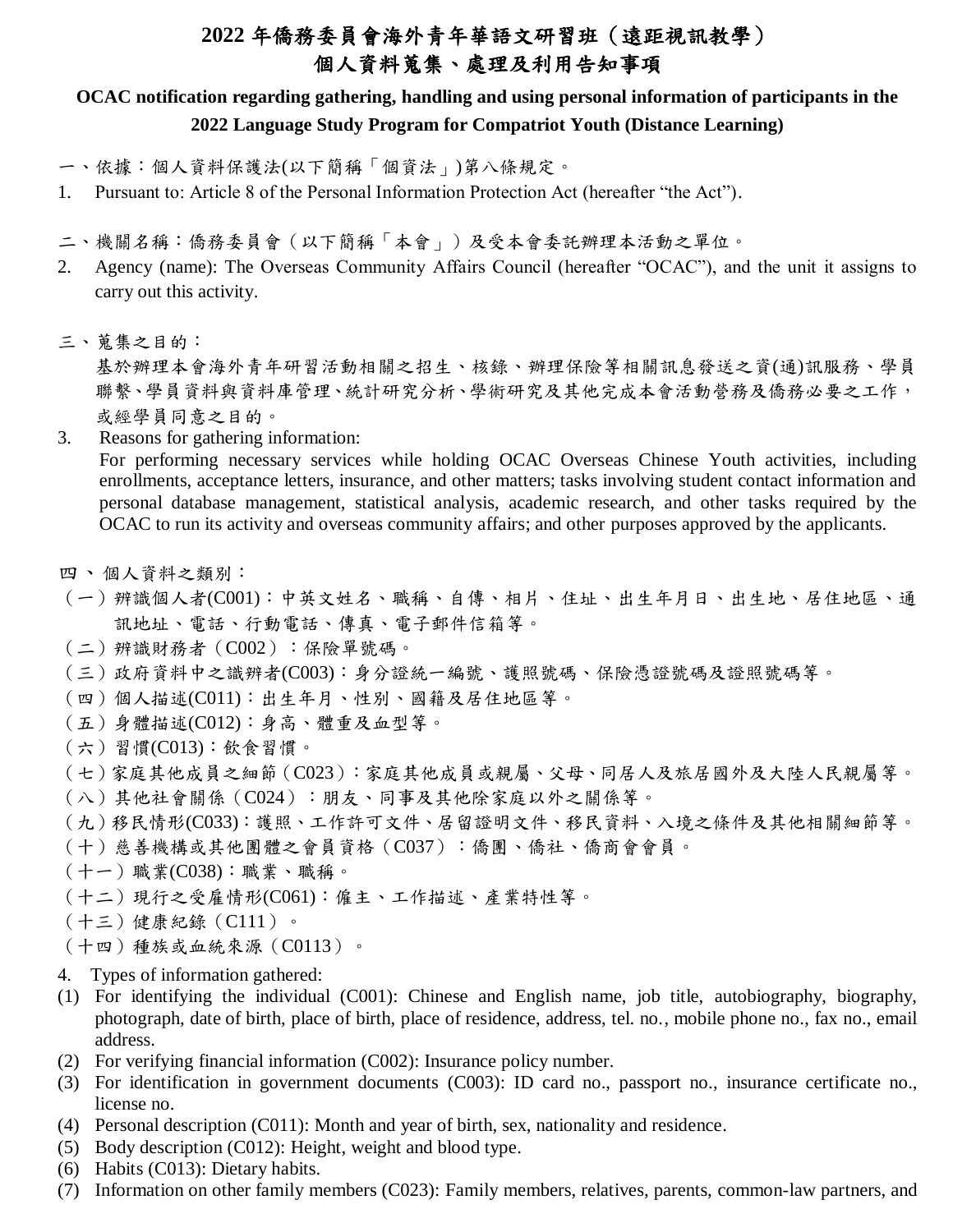relatives living overseas or in Mainland China.

- (8) Other social relationships (C024): Relationships with friends, colleagues and others outside the family.
- (9) Immigration situation (C033): Passport, work permit, residence permit, immigration information, entry conditions and other related details.
- (10) Membership of charity organizations or other groups (C037): Overseas Chinese groups, Overseas Chinese chambers of commerce.
- (11) Occupation (C038): job, position.
- (12) Current employment situation (C061): employer, work description, characteristics of industry.
- (13) Health records (C111).
- (14) Race or ethnicity (C0113).
- 五、個人資料處理及利用:
- (一)個人資料利用之期間:

自報名本會活動起至上開蒐集目的完成所需之期間為利用期間。

(二)個人資料利用之地區:

臺灣地區(中華民國境內)、當事人居住地或經當事人授權處理、利用之地區。

(三)個人資料利用之對象:

 本會、本會駐外僑務秘書或駐外館處(協助本會遴薦參加人員及業務聯繫之必要情形下,利用本會提 供之當事人個人資料)、本會業務委外之委辦廠商(本會活動委外合約業明訂委辦廠商得利用本會 提供之參加人員個人資料時,應遵守個資法相關規定)及經本會同意得運用之學術研究單位、學者 專家等。

(四)個人資料利用之方式:

執行本會業務,包括本會舉辦之各項活動如招生、錄取、保險、訂房、參訪、拜會機關等證明及相 關訊息(寄)發送通知、當事人之聯絡、資料統計分析、辦理本會業務必要揭露、學術研究及其他等 有助上開蒐集目的之必要方式。

- 5. Handling and use of personal information:
- (1) Utilizing period:

From the time of application to the OCAC activity to the completion of the aforementioned information gathering.

- (2) The region within which personal information will be used: Taiwan (within the ROC), the place of residence of the party involved, or places where handling and use has been approved by the party involved.
- (3) Users of personal information:

The OCAC, the OCAC's secretary office or embassy/consulate/representative office (personal information of the person involved can be provided to them by the OCAC when selecting participants or for contact purposes), suppliers contracted by the OCAC (the outsourcing contracts for OCAC activities clearly state that when a supplier needs to use the personal information of participants, the regulations of the Act must be obeyed), and research units and scholars and experts authorized by OCAC.

(4) Way of using:

Carrying out the OCAC's operations, such as sending enrollment forms, acceptance letters, insurance matters, room reservations, visiting organizations and other certificates, and sending of related information, contacting the person involved, statistical analysis, necessary disclosure of the OCAC's operations, academic research and other necessary methods for achieving the aforementioned collection objectives.

- 六、當事人得依個人資料保護法規定查詢或請求閱覽;請求製給複製本;請求補充或更正;請求停止蒐集、 處理或利用;請求刪除。當事人得以書面與本會聯繫,行使上述之權利。
- 6. In accordance with the Act, the person involved can inquire about the information or request to read it; they can ask for copies ,and ask to cease the use and handling, and for deletion. The person involved can exercise the above rights by submitting a hard copy in writing with this request to the OCAC.